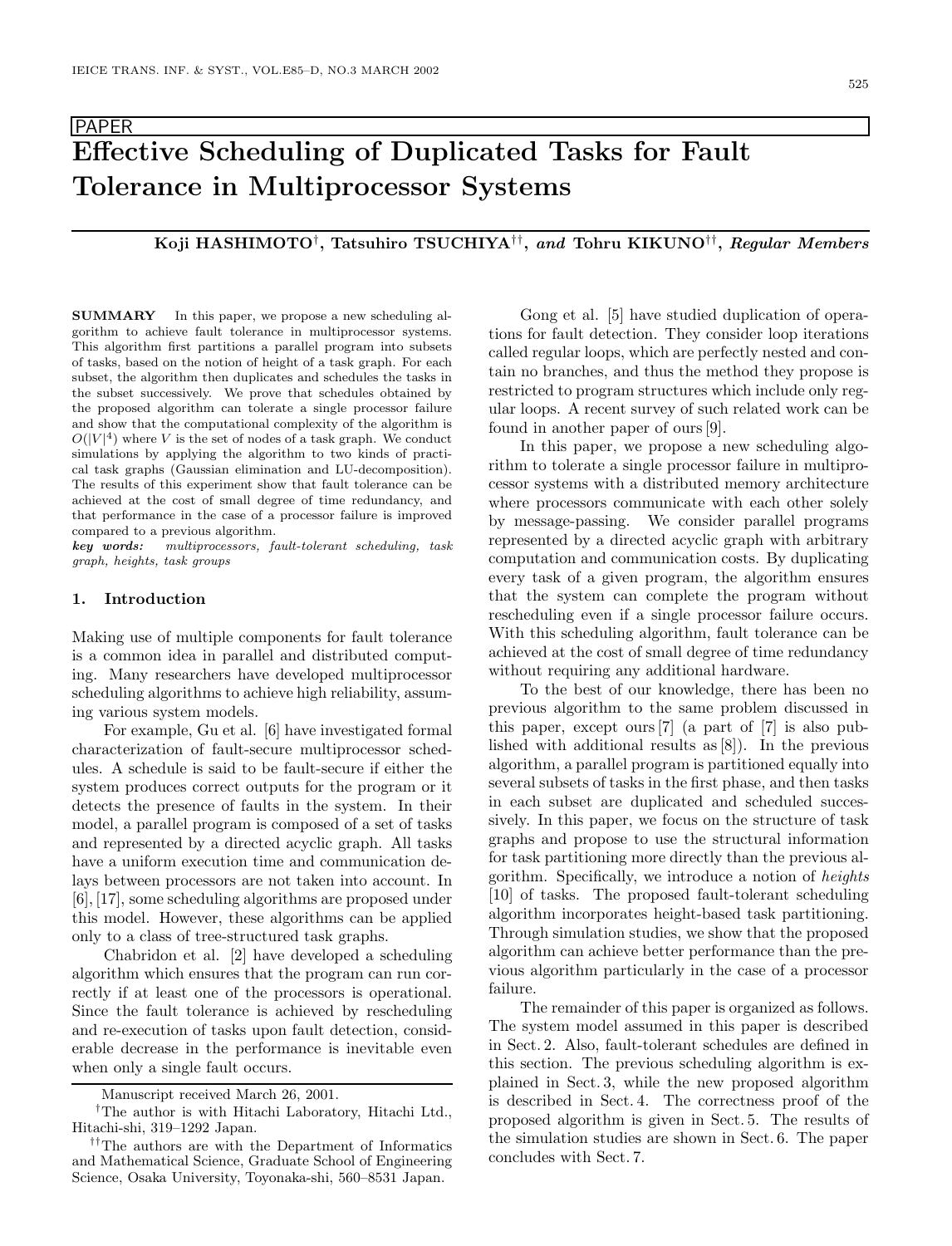

#### **2. Preliminaries**

# 2.1 System and Task Model

We consider a multiprocessor system that consists of  $\boldsymbol{n}$ identical processing elements (PEs) and runs one application program at a time. All PEs are fully connected with each other via a reliable network. A PE can execute tasks and communicate with another PE at the same time. This is typical with I/O processors and direct memory access. In addition, all PEs are assumed to be *fail-stop* [15].

A parallel program is represented by a weighted directed acyclic graph (DAG)  $G = (V, E, w, c)$ , where V is the set of nodes and  $E$  is the set of edges. Each node represents a task v, and is assigned a computation cost  $w(v)$ , which indicates the task execution time. Each edge  $\langle v, v' \rangle \in E$  from v to v' corresponds to the precedence constraint that task v' cannot start its exeprecedence constraint that task  $v'$  cannot start its execution before receiving all necessary data from task  $v$ . cution before receiving all necessary data from task v. Given an edge  $\langle v, v' \rangle$ , v is called an *immediate pre-*<br>decessor of v' while v' is called an *immediate successor*  $decessor$  of v', while v' is called an *immediate successor*<br>of v-Similarly if there is a path from v to v' on G-then of v. Similarly, if there is a path from v to v' on G, then<br>v is called a *predecessor* of v' while v' is called a *succes* v is called a *predecessor* of v', while v' is called a *successor* of v. Each edge is assigned a communication cost *sor* of v. Each edge is assigned a communication cost  $c(v, v')$ , which indicates the time required for transfer-<br>ring necessary data between different PEs. If the data ring necessary data between different PEs. If the data transfer is done within the same PE, the communication cost becomes zero. In the following, we call such a weighted DAG a *task graph*. Figure 1 shows examples of task graphs. In the figure, the number adjacent to a node represents the execution time of its corresponding task, and the number on each edge is a communication cost.

We introduce some definitions and terminology as in [11] For a path in a task graph, its *length* is defined as the summation of task execution times along the path excluding communication delays. The *level* of a task is defined as the length of the longest path from the node representing the task to a node that has no successor nodes. In Fig. 1(a), for example, the levels of  $v_6$  and  $v_7$ 

are 9 and 2, respectively.

#### 2.2 Fault-Tolerant Scheduling

Multiprocessor scheduling refers to the process in which tasks in a task graph are assigned to PEs and the execution order of the tasks assigned to each PE is determined. Usually, the goal of scheduling is to minimize the length of the resultant schedules. When more than one copy is allowed to be scheduled for each task, that is, task duplication is allowed, a schedule can be formally defined as follows.

**Definition 1** (Schedule): Let  $\tau$  be a set of nonnegative real numbers. Given a task graph  $TG =$ ative real numbers. Given a task graph  $TG = (VE, w, c)$  and a set of PEs  $P$  a schedule S is defined  $(V, E, w, c)$  and a set of PEs P, a *schedule* S is defined<br>as a finite set of triples  $S \subset V \times P \times \tau$  such that the folas a finite set of triples  $S \subset V \times P \times \tau$ , such that the following three conditions hold: (1) For each  $v \in V$  there is at least one triple  $(v, p, t) \in S$ . (2) There are no two triples  $(v, p, t), (v', p, t') \in S$  with  $t' \leq t < t' + w(v')$ .<br>(3) For each  $(v, p, t) \in S$  if  $v' \in V$  is an immediate pro-(3) For each  $(v, p, t) \in S$ , if  $v' \in V$  is an immediate pre-<br>decessor of v, then there is another triple  $(v', n, t') \in S$ decessor of v, then there is another triple  $(v', p, t') \in S$ <br>with  $t' < t$  or there is another triple  $(v', p', t') \in S$  such with  $t' < t$ , or there is another triple  $(v', p', t') \in S$  such<br>that  $n + n'$  and  $t' + w(v') + c(v' \, v) \leq t$ . A triple  $(v, n, t)$ that  $p \neq p'$  and  $t' + w(v') + c(v', v) \leq t$ . A triple  $(v, p, t)$ <br>in S signifies that v is allocated to n and its starting in  $S$  signifies that  $v$  is allocated to  $p$  and its starting time is t. A finite set of triples  $S' \subset V \times P \times \tau$  is said to be a *nartial schedule* iff  $S' \subset S$  for some schedule S to be a *partial schedule* iff  $S' \subset S$  for some schedule S.

This definition is a natural extension of the one in [14]. In [14] (or in e.g., [1], [4], [11], [12], [16]), task duplication is used only to eliminate interprocessor communication to shorten the schedule length. Although the multiprocessor scheduling problem is known as NPhard in its general form, when task duplication is allowed, the problem becomes easier and even tractable in some cases (e.g., [4]). On the other hand, fault-tolerant schedules must meet additional constraints, which will be described in the next subsection, thus making the scheduling problem more complicated.

Fault-tolerant scheduling, as discussed here, refers to producing a schedule with which the system can complete the program even if any single PE failure occurs. We call such a schedule *fault-tolerant*. The goal of our study is to minimize the schedule length while achieving this required level of fault tolerance. Before describing the formal definition of fault-tolerant schedules, we present an example to illustrate the basic concept.

**Example 1:** Figure 2(b) shows a schedule for a task graph in Fig.  $2(a)$ . In this schedule, every task is assigned to at least two different PEs. To distinguish between a task  $v \in V$  and its actually scheduled copies, we call the latter the *instances* of v. Now suppose that  $p_1$  failed at time 0 as shown in Fig. 2 (c). Even in this situation, all remaining instances that are not assigned to  $p_1$  are executed in the same way as if the PE had not failed. On the other hand, if  $p_3$  were to fail at time 0 as shown in Fig. 2(d), the instances of  $v_{12}$  assigned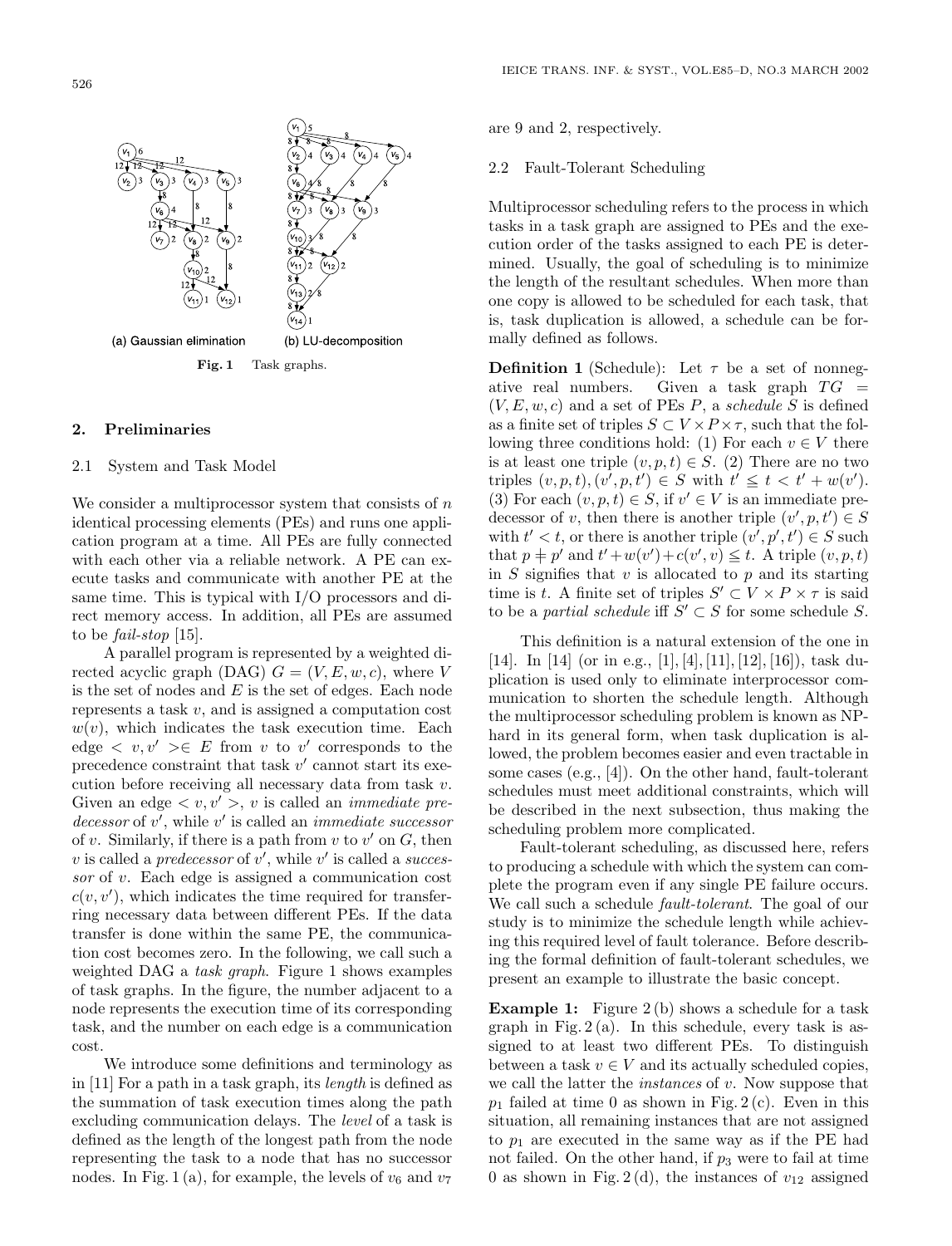

to  $p_2$  and  $p_4$  could not be executed at their scheduled start time. This is because execution of the instance of its immediate predecessor  $v_9$  scheduled on  $p_3$  would not have completed. However, if the instances of  $v_{12}$  on  $p_2$ and  $p_4$  wait to receive the necessary data from another instance of  $v_9$  on  $p_1$ , then all instances scheduled onto healthy PEs can be executed as shown in Fig. 2(d).

Note that in Example 1, the execution order of the instances on each PE does not change even when a PE fails. Although the completion time of program execution is delayed, all instances on healthy PEs can complete their execution without rescheduling. This mechanism can be implemented easily, simply by checking message arrival at the beginning of execution of each task. In addition, because all tasks are scheduled redundantly to at least two PEs, for any task at least one of its instances must be executed. As a result, with this type of schedule, the program terminates and all of its tasks are successfully executed even when a single PE has failed.

## 2.3 Formal Definition of Fault-Tolerant Schedules

Suppose that a schedule  $S$  is given. Also suppose that  $p^f(\in P)$  is a PE that has failed at time 0. Note that if the schedule can tolerate the failure of one PE at time 0, it can tolerate the failure of the same PE at any time  $t > 0$ . For each instance  $(v, p, t) \in S$ , let  $start((v, p, t), p^f)$  and  $f inish((v, p, t), p^f)$  be, respectively, the (earliest) start time and the finish time of the instance when  $p^f$  has failed. Then,  $finish((v, p, t), p^f)$ is equal to  $start((v, p, t), p^f) + w(v)$ . Let  $ib(v, p, t)$  denote an instance that is scheduled immediately before  $(v, p, t)$  on the same PE p. If  $(v, p, t)$  is the instance that is scheduled earliest on  $p$ , then  $ib(v, p, t)$  does not exist; i.e.,  $ib(v, p, t) = \varepsilon$ . Let  $start(\varepsilon, p^f) = finish(\varepsilon, p^f) = 0$ .

As mentioned before, each instance  $(v, p, t)$  cannot start its execution until it receives all necessary data from its immediate predecessors. In addition, if  $ib(v, p, t)$  cannot be executed, then  $(v, p, t)$  cannot be executed either. We assume that the start time of such an instance  $(v, p, t)$  is infinite, that is,  $start((v, p, t), p^f) = \infty$ .  $(v, p, t)$  is *executable* if  $start((v, p, t), p^f) \neq \infty$ , whereas  $(v, p, t)$  is *not executable* if  $start((v, p, t), p^f) = \infty$ .

For each instance  $(v, p, t)$  with  $p \neq p^f$ , the start time  $start((v, p, t), p^f)$  is determined as follows. **Case 1:** [v has no predecessors, or all immediate predecessors of  $v$  are scheduled on  $p$  earlier than  $t$ .

$$
start((v, p, t), p^f) = \max\{t, finish(ib(v, p, t), p^f)\}.
$$

**Case 2:**  $[ib(v, p, t)]$  is not executable, or there is at least one immediate predecessor  $v'$  of v such that no<br>instances of  $v'$  are executable l In this case  $(v, n, t)$ instances of  $v'$  are executable.] In this case,  $(v, p, t)$ <br>cannot start its execution that is cannot start its execution, that is,

$$
start((v, p, t), p^f) = \infty.
$$

**Case 3:** [Otherwise] In this case, there is at least one immediate predecessor  $v'$  of  $v$  such that at least one<br>of the instances of  $v'$  is executable and none of the of the instances of  $v'$  is executable and none of the executable instances is allocated to either n or  $p^f$ . The executable instances is allocated to either  $p$  or  $p<sup>f</sup>$ . The instance  $(v, p, t)$  has to wait to receive a message from such an immediate predecessor before starting. Hence,

$$
start((v, p, t), p^f)
$$
  
= max{t, finish(ib(v, p, t), p^f),  
\nmax{ min<sub>u \in U</sub> {*in, p', t'*}  
\n{*in, p', t'*}  
\n
$$
[p^f + p^f]
$$

where  $U$  is a set of all immediate predecessors of  $v$ whose instances are all allocated to PEs other than  $p$ .

Based on this argument, we obtain a formal definition of fault-tolerant schedules as follows.

**Definition 2** (Fault-tolerant schedule): A schedule S is *fault-tolerant* iff the following two conditions hold for any  $p^f$  ( $\in$  *P*).

- **(1)** There is no triple  $(v, p, t) \in S$  such that  $p \neq p^f$ and  $start((v, p, t), p^f) = \infty$ .
- **(2)** For each  $v \in V$ , there is at least one triple  $(v, p, t) \in$ S with  $p \neq p^f$ .

The first condition signifies that the program can finish even if any single PE has failed, while the second condition stipulates that all tasks of the program can be executed.

# **3. Our Previous Work**

As stated in Sect. 1, we have proposed a fault-tolerant scheduling algorithm in a previous paper [7]. In this section, we explain this previous algorithm.

In [7], we first proposed a set of scheduling algorithms,  $RSR_1$ ,  $RSR_2$ ,  $RSR_3$ ,  $\cdots$ , as building blocks. Each  $RSR_k$  is an extension of Algorithm  $DSH$  (Duplication Scheduling Heuristic), which is a non-faulttolerant scheduling algorithm proposed by Kruatrachue in [11]. Algorithm RSR*<sup>k</sup>* generates a non-fault-tolerant schedule for  $n-k$  PEs by applying DSH (Step 1), and then modifies it to be fault-tolerant using  $n$  PEs (Step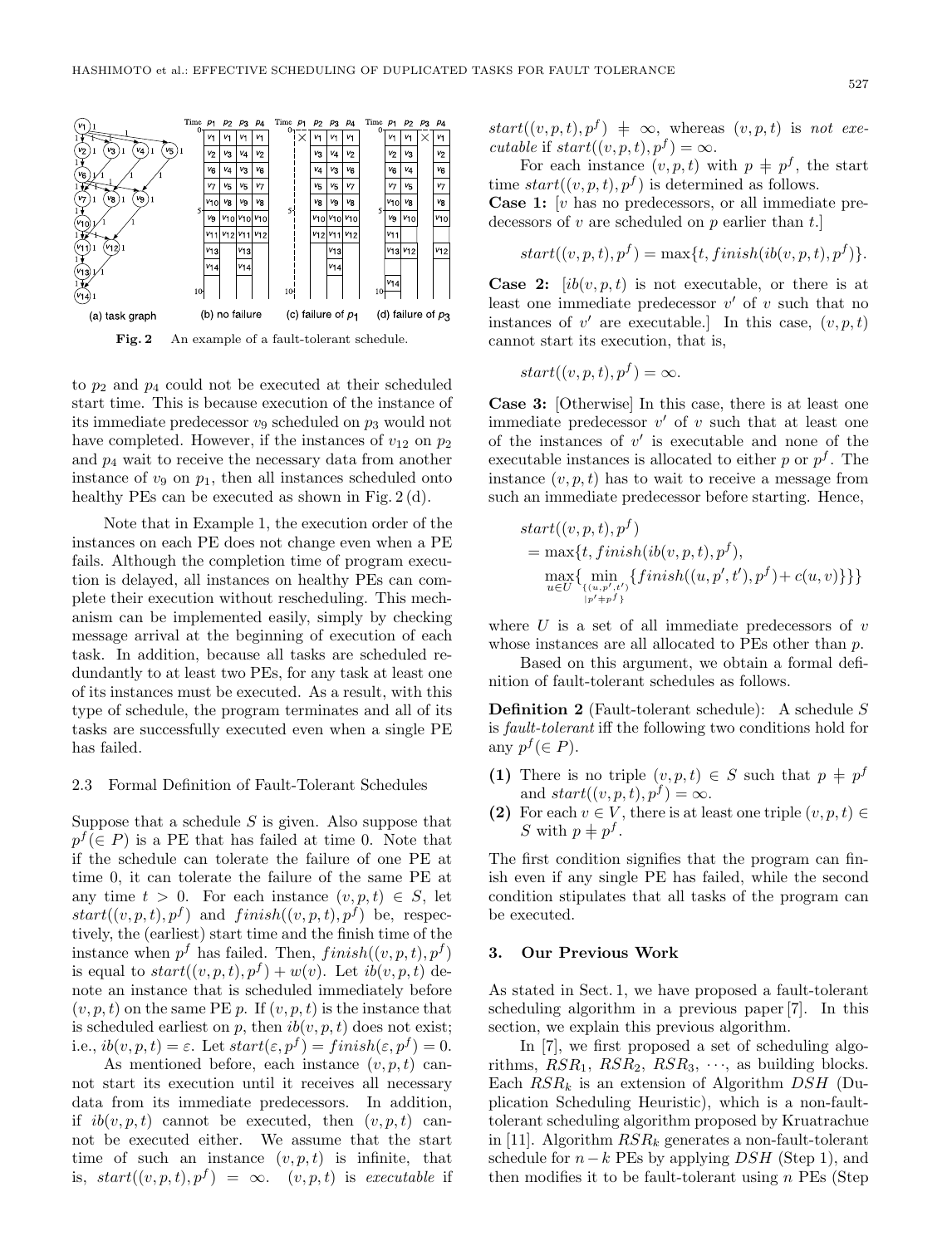

**Fig. 3** Illustrative example of *PHS*3.

2). The schedule obtained in Step 1 usually contains duplicated instances of tasks, because DSH duplicates tasks in order to eliminate communication delays and improve performance. In Step 2, tasks that were not duplicated in Step 1 are duplicated and scheduled.

In order to achieve better performance, we then proposed Algorithm GRD which integrates RSR*<sup>k</sup>*'s in a straightforward manner. Algorithm  $GRD$  calls  $RSR_1$ ,  $RSR_2, \dots, RSR_{\lfloor \frac{n}{2} \rfloor}$  and outputs the shortest schedule<br>among the schedules generated by  $RSR$ , 's among the schedules generated by RSR*<sup>k</sup>*'s.

In the case of a PE failure, however, schedules generated by GRD tend to be much longer than the no failure case. The reason can be described as follows. In Step 2 of RSR*<sup>k</sup>*, instances can be scheduled only to locations that are not occupied by the instances scheduled in Step 1. Because of this, the instances scheduled in Step 2 tend to have later start times than the corresponding instances scheduled in Step 1. Thus instances scheduled in Step 2 can incur a delay in the completion of a program when a PE has failed. In order to avoid such a situation, we introduced the following idea.

In Algorithm  $RSR_k$ , Step 1 and Step 2 are executed only once for all tasks. Instead of this, we now consider partitioning the set of tasks  $V$  into  $l$  disjoint groups. Step 1 and Step 2 are then performed repeatedly for the tasks in each group. Consequently, the instances scheduled in Step 2 are likely to be distributed more equally among all the PEs, and also are likely to be scheduled into earlier time slots. Incorporating this idea, we developed Algorithm  $PHS<sup>l</sup>$ . This algorithm<br> *equally* partitions the set of tasks V into *l* disjoint sub*equally* partitions the set of tasks V into l disjoint subsets and schedules tasks in each subset by using Algorithm GRD.

**Example 2:** Consider the case of scheduling the task graph shown in Fig.  $3(a)$  onto four PEs by Algorithm  $PHS<sup>3</sup>$ . Initially, the set of tasks  $V$ , in which all tasks are ordered according to their levels, is partitioned into three subsets:  $G_1 = \{v_1, v_2, v_3, v_4, v_6\}, G_2 =$  $\{v_5, v_7, v_8, v_9, v_{10}\}, \text{ and } G_3 = \{v_{11}, v_{12}, v_{13}, v_{14}\}.$  (The number of tasks in  $G_3$  is four, since  $|V| (= 14)$  is indivisible by three.)

First, tasks in  $G_1$  are scheduled by Algorithm

GRD. GRD calls  $RSR_1$  and  $RSR_2$ . Using  $n-1$  PEs, i.e.,  $p_1$ ,  $p_2$  and  $p_3$ ,  $RSR_1$  generates a partial schedule as shown in Fig. 3 (b) in Step 1. In Step 2, tasks that are not duplicated in Step 1 (i.e.,  $v_2$ ,  $v_3$ ,  $v_4$  and  $v_6$ ) are scheduled using n PEs as shown in Fig. 3 (c).  $(v_1 \text{ on } p_4)$ is an instance duplicated to improve the start time of the instance of  $v_2$  on  $p_4$ .) Similarly,  $RSR_2$  is applied to  $G_1$ . In this case, the partial schedule generated by  $RSR<sub>1</sub>$  is chosen.  $GRD$  is iteratively applied to the remaining subsets  $G_2$  and  $G_3$ . As a result, a fault-tolerant schedule is obtained as shown in Fig. 3 (d).

#### **4. The Proposed Scheduling Algorithm**

In general, the schedule length depends critically on the structure of the given task graph. However, Algorithm  $PHS<sup>l</sup>$  partitions the set of tasks without sufficient consideration of its structure. Additionally, determining an appropriate value for  $l$  is a problem since the value that minimizes the schedule length is different for different task graphs. Another drawback is that the running time is relatively large. This is because in  $PHS<sup>l</sup>$ , all of Algorithms  $RSV_1, RSV_2, \ldots, RSV_{n+1}$  are applied to of Algorithms  $RSV_1, RSV_2, \cdots, RSV_{\lfloor \frac{n}{2} \rfloor}$  are applied to each partitioned subset each partitioned subset.

In this section, we present a new scheduling algorithm HBP (*Height-Based Partitioning*). To cope with the shortcomings of the previous algorithm, HBP employs a new partitioning method and a simple scheduling scheme. The outline of HBP is given below.

# **Proposed Algorithm** HBP<br>Input: TG, a task graph;

 $TG$ , a task graph;

P, a set of PEs  $\{p_1, p_2, \cdots, p_n\}$   $(n \ge 2)$ 

Output: S, a fault-tolerant schedule

Begin

 $S := \text{empty}$ 

*Partitioning*:

Partition the set of tasks in  $TG$  into task groups  $G_1, G_2, \cdots, G_m$  according to height.

/\*Task groups are arranged in descending order of height.\*/

*Invoke Basic algorithm for each task group*: For  $i = 1$  to m do

 $S := BA(G_i, S)$ 

End For

End

#### 4.1 Partitioning

We propose the partitioning of a set of tasks according to their *heights*. The *height* of a task v is defined as

$$
height(v) = \begin{cases} 0, & U = \emptyset, \\ 1 + \max_{u \in U} \{height(u)\}, & U \neq \emptyset, \end{cases}
$$

where  $U$  is a set of immediate successors of  $v$ .

Partitioning is performed as follows. Given a task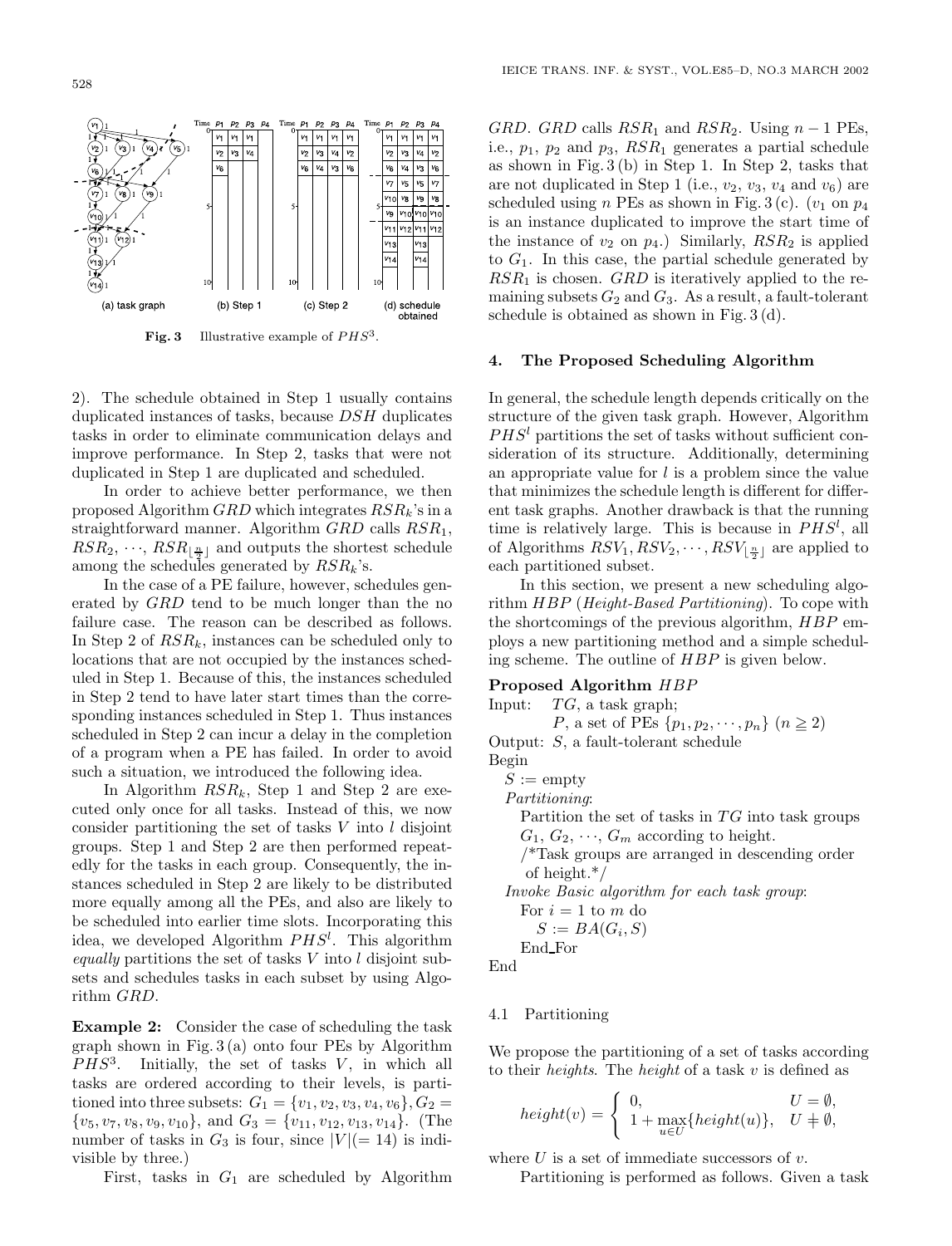graph, first the height of each task is calculated. Then, the set of tasks is partitioned into subsets according to their heights in such a way that all tasks with the same height will belong to one subset. We call each subset a *task group*. By definition, for any two tasks  $v, v' \in V$ , if v is a predecessor of v', then the height of v' s larger than that of v'. Since all tasks in each task  $v$  is larger than that of  $v'$ . Since all tasks in each task<br>group have the same height value, there are no data group have the same height value, there are no data dependencies (precedence constraints) among them. As will be analyzed in Sect. 3.5, this property allows tasks to be scheduled effectively. In addition, since the height of a task is determined uniquely, task groups are also determined uniquely.

**Example 3:** Consider the task graph in Fig. 1 (a). The heights of  $v_6$  and  $v_7$ , for example, are 3 and 0, respectively. The set of all tasks is partitioned into eight task groups as follows.  $G_1 = \{v_1\}$ ,  $G_2 = \{v_2\}$ ,  $G_3 = \{v_3, v_6\}, \ G_4 = \{v_4, v_7\}, \ G_5 = \{v_5, v_8, v_{10}\},\$  $G_6 = \{v_9, v_{11}\}, G_7 = \{v_{12}, v_{13}\}, \text{ and } G_8 = \{v_{14}\}.$ 

#### 4.2 Basic Algorithm

Once the program has been partitioned into task groups, the Basic algorithm described here is applied to each task group. This algorithm consists of two steps.

In Step 1, each task is scheduled to one of  $n$  PEs. The tasks are scheduled one by one according to their priorities (the task with the highest priority is scheduled first). Priorities are assigned in descending order of level. Tasks at the same level are prioritized according to the number of immediate successors (the task with the greatest number of immediate successors is given the highest priority).

Now let  $v \in G_i$  be the task to be scheduled. Note that all tasks in  $G_1, G_2, \cdots, G_{i-1}$  have already been scheduled; i.e., a partial schedule  $S'$  already exists.  $v$ <br>is scheduled to one of the *n* PEs by adding its instance is scheduled to one of the  $n$  PEs by adding its instance to S'. The location of v is determined as follows. For<br>each PE the earliest start time of v on the PE is comeach PE, the earliest start time of  $v$  on the PE is computed under the conditions that new instances of the predecessors of  $v$  are allowed to be scheduled onto the PE and no new instances (including the instance of  $v$ ) are scheduled earlier than any instances that have already been scheduled on the PE in S'. This can be done<br>by calling Procedure *TDP (Tosk Duplication Process*) by calling Procedure TDP (*Task Duplication Process*)  $[11]$  for each of the *n* PEs. When invoked, it returns the earliest start time of  $v$  and a set of instances of predecessors of  $v$  that need to be scheduled to achieve the start time. Finally  $v$  is scheduled to the PE which can execute v earliest among all the PEs.

In Step 2, all tasks in the task group are duplicated. The newly duplicated tasks are scheduled in the same order as in Step 1. The location of each task is determined in a similar way to Step 1, except that each instance is never scheduled to the same PE where the corresponding instance was already scheduled in

Step 1. Consequently, every task is allocated to at least two different PEs. (Note that there may be tasks that are duplicated in the process of scheduling their successors, in order to eliminate communication delays.) The pseudo-code of the Basic algorithm is given below.

**Basic algorithm**  $BA(G_i, S')$ <br>
Input:  $G_i$  a task group: Input: G*i*, a task group;  $S'$ , a partial schedule<br> $S$  a partial schedule Output: S, a partial schedule Begin  $S := S'$ <br>Arrange Arrange tasks in <sup>G</sup>*<sup>i</sup>* according to their priorities *Step 1*: For each task <sup>v</sup> in <sup>G</sup>*<sup>i</sup>* do For each PE  $p$  in  $P$  do  $(ST[p], DT[p]) := TDP(v, p, DT[p])$  $/*ST[p]$  is the earliest start time of v on  $p.*/$  $\sqrt{P^2}$  is a set of instances of duplicated predecessors of  $v.*/$ End For  $p_t :=$  the PE whose  $ST[p_t]$  is the smallest  $S := S ∪ { (v, p_t, ST[p_t]) } ∪ DT[p_t]$ /\* Schedule v with  $DT[p_t]$  to  $p_t$  \*/ End For *Step 2*: For each task <sup>v</sup> in <sup>G</sup>*<sup>i</sup>* do  $p_a :=$  the PE to which v has been scheduled in Step 1 For each PE  $p$  in  $P - \{p_a\}$  do  $(ST[p], DT[p]) := TDP(v, p, DT[p])$ End For  $p_t :=$  the PE whose  $ST[p_t]$  is the smallest  $S := S \cup \{(v, p_t, ST[p_t])\} \cup DT[p_t]$ End For Return S End

#### 4.3 Illustrative Example

Figure 4 illustrates how HBP works. In this example, we assume that the number of PEs,  $n$ , is four and the task graph shown in Fig.  $4(a)$  is given. The set of tasks is partitioned into eight task groups  $G_1, G_2, \cdots, G_8$ . Tasks in each task group are ordered according to their priorities as follows.

| $G_1: v_1$ |                 |               | $G_5:$ $v_{10}, v_5, v_8$ |
|------------|-----------------|---------------|---------------------------|
| $G_2: v_2$ |                 |               | $G_6:$ $v_9, v_{11}$      |
|            | $G_3: v_6, v_3$ |               | $G_7:$ $v_{12}, v_{13}$   |
|            | $G_4: v_4, v_7$ | $G_8: v_{14}$ |                           |
|            |                 |               |                           |

These task groups are first ordered according to their heights. Then the Basic algorithm is applied for each task group in order, such that the task group whose height is the largest is selected first. Note that Step 1 and Step 2 are applied only once to each task group, unlike in Algorithm PHS*<sup>l</sup>* .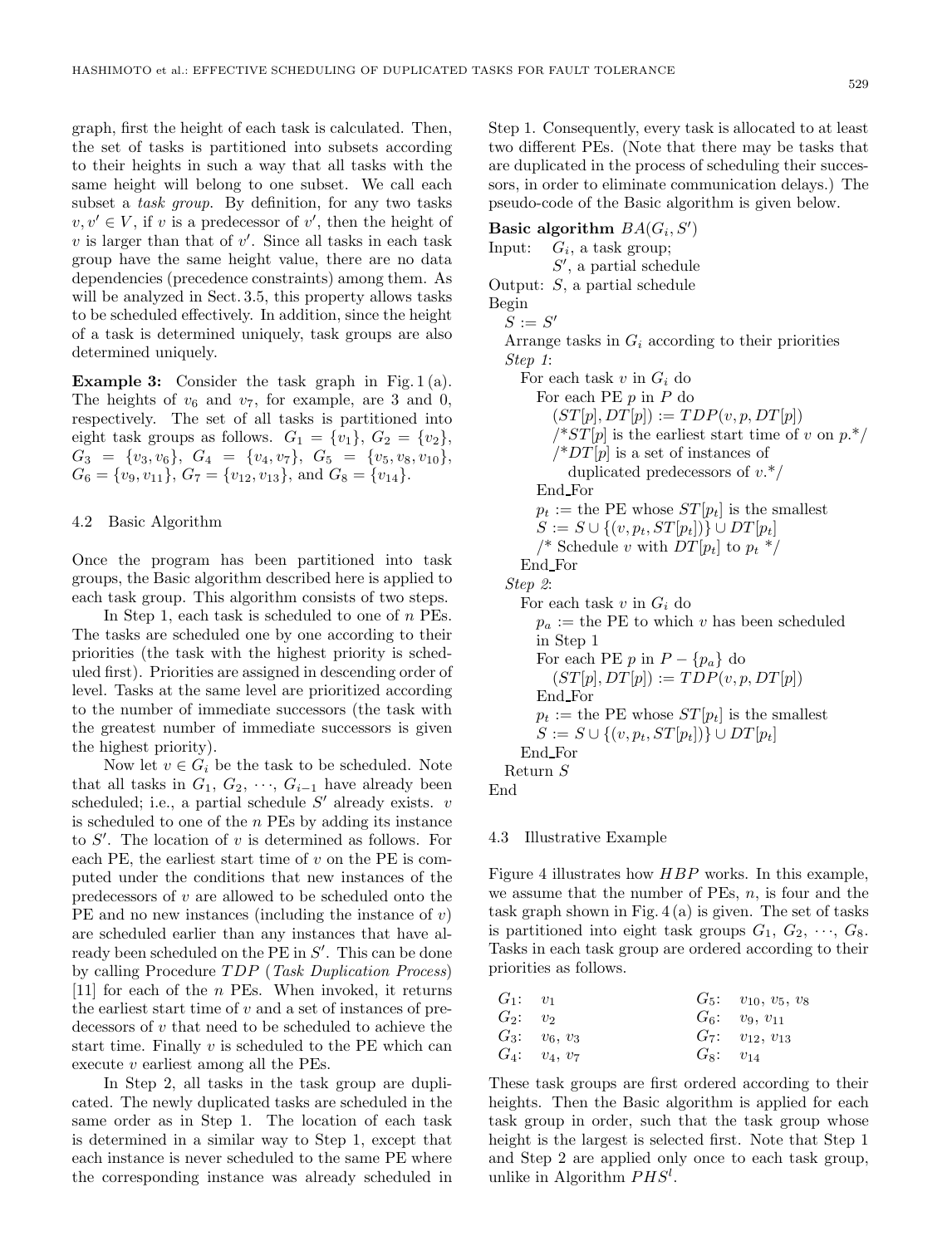

**Fig. 4** Illustrative example of *HBP*.

Now suppose that task groups  $G_1$  and  $G_2$  have been scheduled. Then the Basic algorithm is applied to  $G_3$ . In Step 1, each task in  $G_3$  is scheduled to one of  $n$  PEs. This is done by applying Procedure  $TDP$  to each of the three PEs. For example, an instance of  $v_3$ is scheduled as follows. The instance of  $v_6$  has already been assigned to  $p_2$ , as shown in Fig. 4 (b). Taking into account the immediate predecessor of  $v_3$  (i.e.,  $v_1$ ), it can be seen that the start times of  $v_3$  on  $p_1$  and  $p_2$  would be 3 and 2, respectively. The start time of  $v_3$  would also be 2 on  $p_3$  if no instances were duplicated. (Note that  $v_3$  must receive necessary data from  $v_1$ .) In order to improve the start time of  $v_3$ , TDP duplicates the instance of  $v_1$  and schedules it to  $p_3$  at time 0. By this duplication, the communication delay between  $v_1$  and  $v_3$  is eliminated and the start time of  $v_3$  on  $p_3$  becomes 1. As a result,  $p_3$  can start execution of  $v_3$  earlier than  $p_1$  and  $p_2$ . Therefore, the instance of  $v_3$  is scheduled to  $p_3$  as shown in Fig. 4 (c).

In Step 2, each task in  $G_3$  is duplicated and scheduled to one of the  $n$  PEs other than the PE to which its instance is already scheduled. The instance of  $v_3$ is already scheduled to  $p_3$  in Step 1, and thus  $TDP$  is applied to  $p_1$ ,  $p_2$  and  $p_4$ . As a result, an instance of  $v_3$  is scheduled to  $p_4$ . Similarly, each remaining task is scheduled so as to be executed on two different PEs, as shown in Fig.  $4(d)$ .

The Basic algorithm is applied to the remaining task groups  $G_4, G_5, \cdots, G_8$ . Consequently, a faulttolerant schedule is obtained, as shown in Fig. 4 (e).

# 4.4 Time Complexity of Algorithm HBP

The complexity of task level and height calculation is  $O(|E|)$ , where  $|E|$  denotes the number of edges in the task graph. Each task is scheduled by applying Procedure TDP to n PEs both in Step 1 and in Step 2 of the Basic algorithm. The computational complexity of Procedure  $TDP$  is known to be  $O(|V|^3)$ .<br>Therefore the complexity of scheduling one task is Therefore, the complexity of scheduling one task is  $O(n|V|^3)$ . Since  $|E| < |V|^2$  and the number of tasks is  $|V|$  the complexity of Algorithm HRP is  $O(|V|^4)$ is |V|, the complexity of Algorithm  $HBP$  is  $O(|V|^4)$ ,

given that  $n$  is fixed. This complexity is similar to many of non-fault-tolerant scheduling algorithms that use task duplication. For example, the complexity of DSH [11], BTDH (*Bottom-Up Top-Down Duplication Heuristic*) [3], LCT D (*Linear Clustering with Task Duplication*) [16], and the algorithm in [14] is  $O(|V|^4)$ ,<br> $O(|V|^4)$ ,  $O(|V|^3 \log |V|)$  and  $O(|V|^2 (|E|+|V| \log |V|))$  $O(|V|^4)$ ,  $O(|V|^3 \log |V|)$ , and  $O(|V|^2(|E|+|V| \log |V|)),$ <br>respectively respectively.

# **5. Correctness Proof of** *HBP*

This section proves the correctness of Algorithm HBP. Correctness in this section means that the algorithm generates a fault-tolerant schedule. The correctness of HBP depends on the property of TDP that it never schedules instances earlier than those already scheduled. Although it is clear that the correctness of HBP depends on the correctness of TDP, we do not include the proof for TDP, since it is out of scope of our paper. Interested readers are referred to [11].

Without loss of generality, we discuss the case where a certain PE  $p^f \in P$  failed at time 0 as in Sect. 2.3. Let  $S$  denote a schedule generated by HBP, and let  $S_1, S_2, \dots, S_m$  denote sets of the instances scheduled by applying the Basic algorithm to task groups  $G_1, G_2, \cdots, G_m$ , respectively (i.e.,  $S =$  $S_1 \cup S_2 \cup \cdots \cup S_m$ ).

**Lemma 1:** For each task in  $G_i(1 \leq i \leq m)$ , there exists at least one instance in  $S_i$  that is not assigned to  $p^f$ .

**Proof:** Immediate from the fact that  $HBP$  assigns each task to at least two different  $PFs$ each task to at least two different PEs.

**Lemma 2:** There is no instance  $(v, p, t) \in S$  such that  $p \neq p^f$  and  $start((v, p, t), p^f) = \infty$ . (That is, all instances on all PEs except  $p^f$  are executable even if  $p^f$ fails.)

**Proof:** We prove this by induction.

**Base Step:** By the definition of height, all tasks in  $G_1$  have no predecessors. Thus  $S_1$  contains only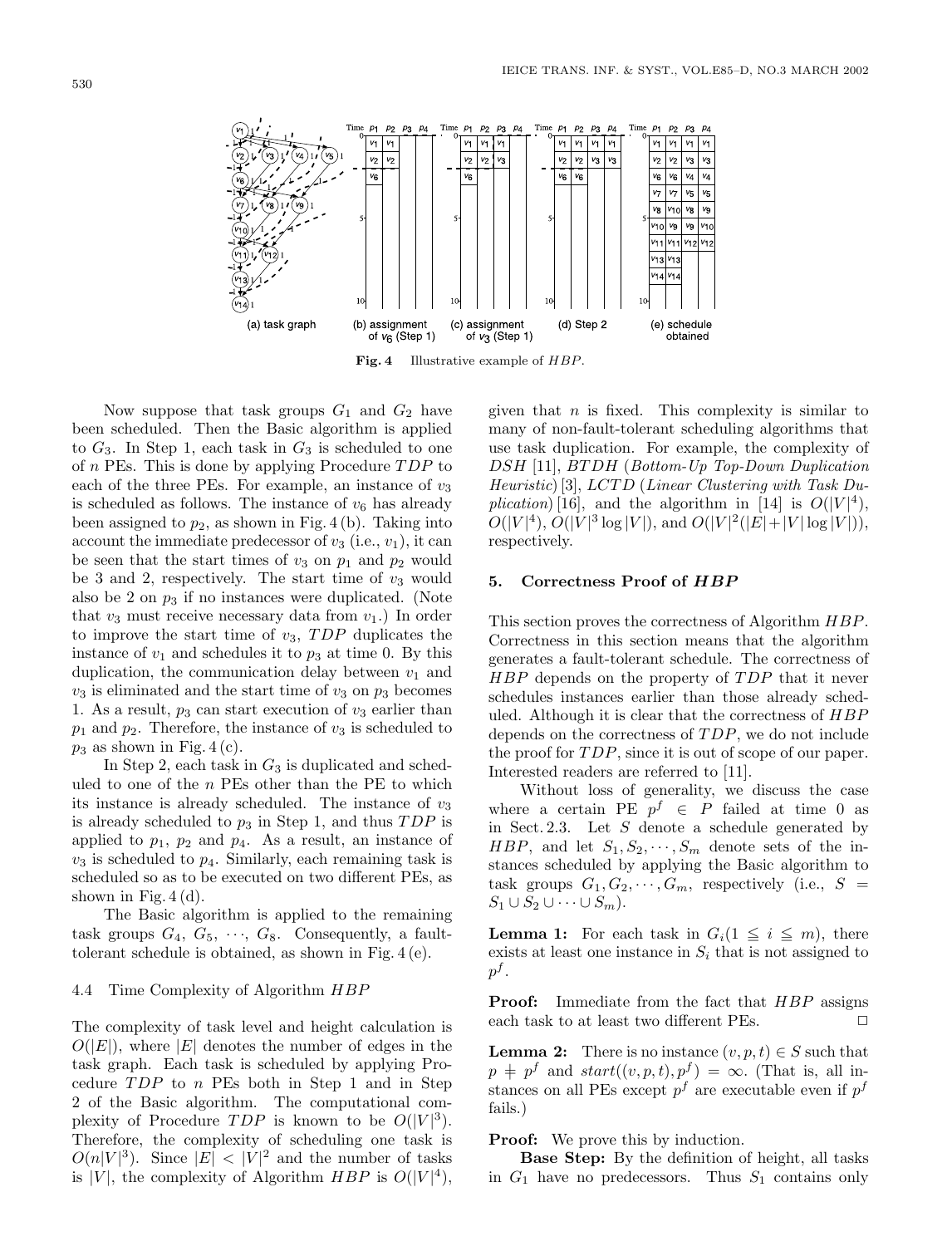531

instances of tasks in  $G_1$  and they can start their execution without receiving any data from other instances. Due to the above property of TDP, for every instance  $(v, p, t) \in S_1$ , other instances that are not in  $S_1$  are never scheduled earlier than the instance on p. Hence, every instance in  $S_1$  is executable even in the case of the failure of <sup>p</sup>*<sup>f</sup>* .

**Induction Step:** Assume that all instances in  $S_1 \cup S_2 \cup \cdots \cup S_k$  are executable in the case of the failure of  $p^f$ . By Lemma 1, at least one instance of each task in  $G_i(1 \leq i \leq k)$  that is not on  $p^f$  exists in  $S_i$ , and the assumption implies that all tasks that have larger values of height than any task in  $G_{k+1}$  have at least one executable instance in  $S_1 \cup S_2 \cup \cdots \cup S_k$  that is not scheduled to  $p<sup>f</sup>$ . In addition, on each PE, all instances in  $S_1 \cup S_2 \cup \cdots \cup S_k$  have been scheduled earlier than any instance in  $S_{k+1}$ . Therefore, every instance in  $S_{k+1}$  can receive all necessary data from its immediate predecessors (which, it should be noted, all have larger values of height than the instance in question), unless it is not on  $p^f$ . This means that all instances in  $S_{k+1}$ that are not scheduled onto  $p<sup>f</sup>$  are executable even in the case of the failure of <sup>p</sup>*<sup>f</sup>* .

Consequently, all instances that are not on  $p<sup>f</sup>$  in the schedule are executable; i.e., there is no instance  $(v, p, t) \in S$  such that  $p \neq p^f$  and  $start((v, p, t), p^f) = \infty$ .  $\infty$ .

Lemma 1 implies that schedules obtained by HBP meet condition (2) in Definition 2 (in Sect. 2.3), whereas Lemma 2 implies that the schedules meet condition (1). Therefore, we obtain the following theorem.

**Theorem 1:** HBP generates a fault-tolerant schedule.

#### **6. Experimental Evaluation**

In this section, we present an experimental evaluation of the proposed algorithm. We performed simulation studies using a large number of task graphs as a workload. We coded the proposed algorithms in the C++ language and conducted the simulation on a COMPAQ XP1000 workstation running Digital UNIX.

# 6.1 Simulation Environment

In the simulation studies, we used task graphs for two practical parallel computations: Gaussian elimination [12] and LU-decomposition [13]. These task graphs can be characterized by the size of the input matrix because the number of tasks and edges in the task graph depends on the size. For example, the task graph for Gaussian elimination shown in Fig. 1 (a) is for a matrix of size 3. The number of nodes in these task graphs is roughly  $O(N^2)$ , where N is the size of matrix. In the simulation, we varied the matrix size so that the graph size ranged from about 100 to 400 nodes. For

each task graph size, we generated six different graphs for ccr values of 0.1, 0.5, 1.0, 2.0, 5.0 and 10.0 by varying communication delays. The *communication-tocomputation ratio*  $(ccr)$  is defined as follows [1], [12]:

| $ccr =$ | average communication delay between tasks |
|---------|-------------------------------------------|
|         | average execution time of tasks           |

As described before, the length of a fault-tolerant schedule may increase in the case of a PE failure. For the fault-tolerant schedule obtained, therefore, we calculate its length under two scenarios: the case of no PE failure, and the worst-case single PE failure. The schedule length in the worst case is calculated as follows. For each PE  $p^f$ , the schedule length in the case where  $p<sup>f</sup>$  failed at time 0 is calculated. Then the largest value obtained is taken as the worst-case value.

As a baseline, we used the finish time of a (nonfault-tolerant) schedule generated by DSH. All results presented in this section are normalized to this length.

# 6.2 Comparison between HBP and PHS*<sup>l</sup>*

In this study, we investigate the performance of HBP and  $PHS^l$ . For  $PHS^l$ , we selected 2, 3, and 5 as the values of *l*. Due to space limitations, we only present values of l. Due to space limitations, we only present the results for the worst case scenario in this section. The omitted results show that HBP has almost the same performance as  $PHS<sup>l</sup>$  in the case of no PE failure.

Figure 5 shows the results for (a) Gaussian elimination task graphs and (b) LU-decomposition task graphs with the value of  $ccr = 5.0$  and the number of  $\text{PEs} =$ 16. As shown in this figure, HBP considerably improves the worst case performance.

As explained in Sect. 3, the delay of the completion time of program execution is mainly caused by instances scheduled in Step 2. The delay can be decreased by partitioning a set of tasks into small subsets, because this allows the instances scheduled in Step 2 to have similar start times to the corresponding instances scheduled in Step 1. Besides, HBP partitions a set of tasks according to their height, unlike PHS*<sup>l</sup>* which simply partitions the set into l subsets of the same size. By the definition of height, each task group has the property that all its tasks have no data dependencies (precedence constraints) among them. Therefore HBP can exploit the maximum parallelism both in Step 1 and in Step 2. As a result, the instances scheduled in Step 2 tend to be assigned into earlier time slots than  $PHS<sup>l</sup>$ , thus decreasing the degree of degradation<br>in performance in the case of a PE failure in performance in the case of a PE failure.

# 6.3 Comparison between HBP and STR

In the previous subsection, we show that  $HBP$  outperforms our previous algorithm. Here we discuss the usefulness of our approach. To the best of our knowledge,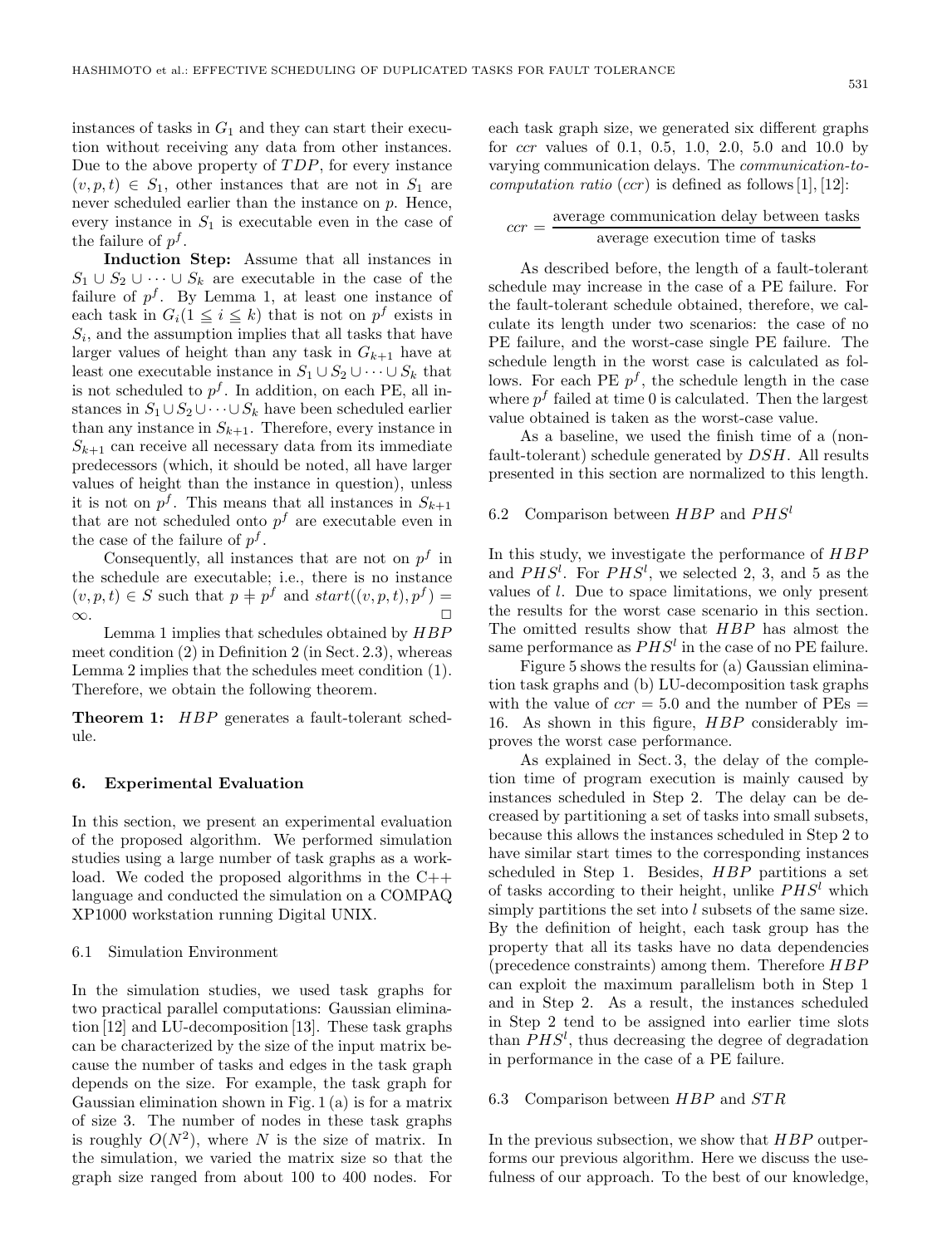

**Fig. 6** Results for  $\#$  of PEs = 16 and *ccr* = 5.0.

no fault-tolerant scheduling algorithms have been developed by other researchers that can deal with general task graphs with arbitrary computation and communication costs. To show the usefulness of HBP, therefore, we introduce a straightforward fault-tolerant scheduling algorithm STR and conduct a comparison between the two algorithms.

# **Algorithm** STR<br>Input: TG, a ta

 $TG$ , a task graph;

```
n, the number of PEs (n \geq 2)Output: S, a fault-tolerant schedule
```
Begin

Generate a schedule  $S'$  for  $\lfloor \frac{n}{2} \rfloor$  PEs by applying a<br>non-fault-tolerant scheduling algorithm  $DSH$  [11] non-fault-tolerant scheduling algorithm DSH [11]. Generate a fault-tolerant schedule S by duplicating '.

 $\frac{S'}{\mathrm{End}}$ 

The time complexity of  $STR$  is  $O(|V|^4)$  since  $DSH$  is of complexity  $O(|V|^4)$ of complexity  $O(|V|^4)$ .<br>In the following w

In the following, we present the simulation results for the case of no PE failure. These results show that  $HBP$  achieve substantial improvement over  $STR$  for a large range of parameter values. Unfortunately, omitted results show that the performance of HBP in the worst case is poorer than that of *STR*. However, we do not think of this as a serious disadvantage of HBP,

because in practice, the gain in performance in no failure case is more significant than than in failure case. In addition, the difference in performance was within 10% on average,

Figure 6 shows the results for Gaussian elimination task graphs and LU-decomposition task graphs, when the value of ccr and the number of PEs are fixed to 5.0 and 16, respectively. The results show that HBP outperforms STR for almost every size of matrix. Furthermore, as the matrix size increases, the difference between the performance of HBP and that of STR increases. The following reason is conjectured. In general, the increase in task graph size also increases the maximum number of tasks that can be executed in parallel at a time. We can exploit such parallelism only if we have a sufficient number of PEs. In this simulation, the number of PEs  $n$  is fixed regardless of the size of task graph. Therefore, as the matrix size increases, HBP can take advantage of more parallelism than  $STR$  because  $STR$  can essentially use only  $n/2$ PEs.

Figure 7 shows the results when the matrix size is 24 and the number of PEs is 16. In this simulation, we varied the value of ccr from from 0.1 to 10. In both kinds of task graphs, HBP exhibits better performance than *STR* for a large range of *ccr* values.

Finally, Fig. 8 shows the results obtained by vary-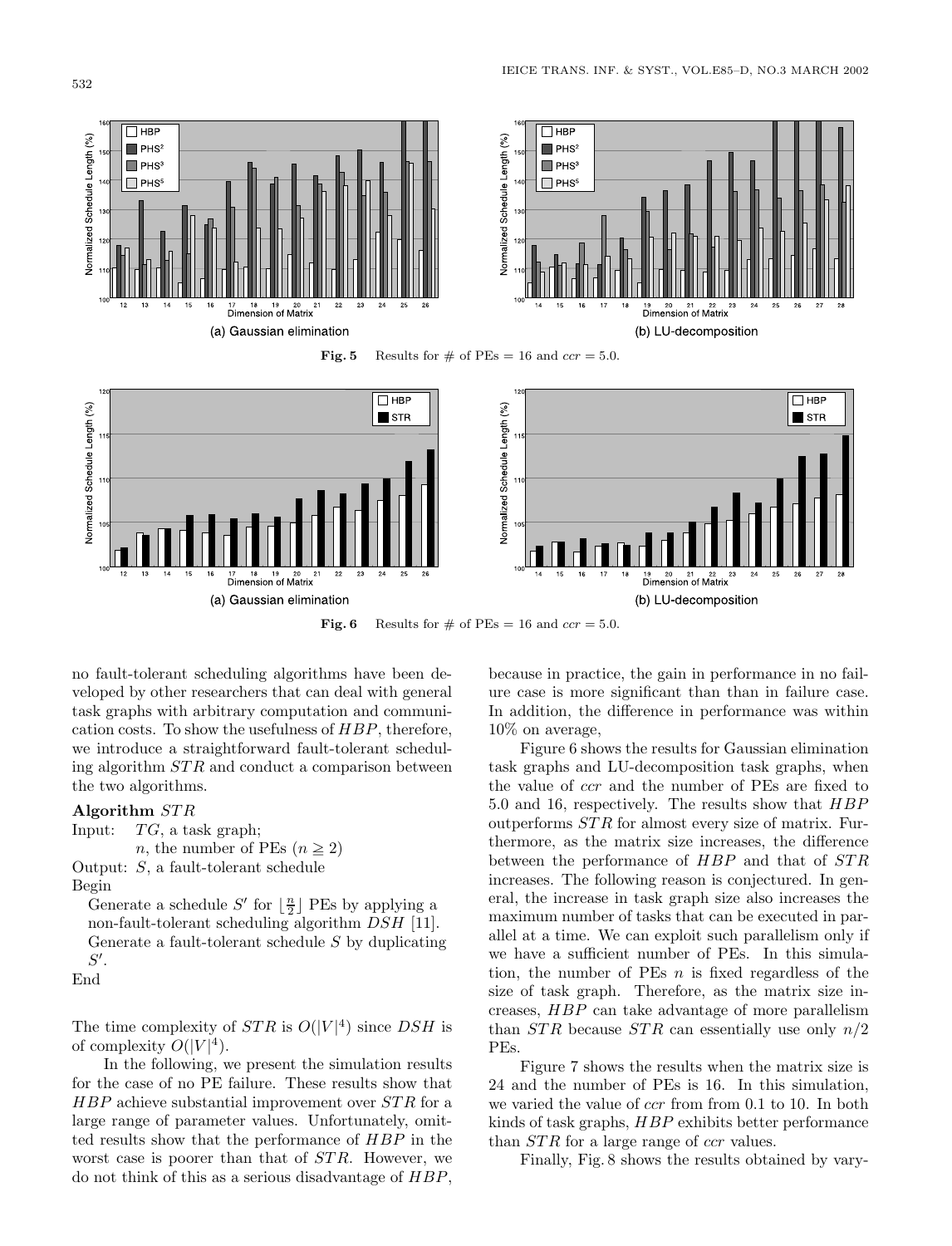





**Fig. 8** Results for matrix size  $= 24$  and *ccr*  $= 5.0$ .

**Table 1** Running times (sec) of the algorithms.

| Matrix sizes | HBP  | $PHS^2$ | $PHS^3$ | $PHS^5$ | STR  |
|--------------|------|---------|---------|---------|------|
| 12           | 0.17 | 1.25    | 1.28    | 1.48    | 0.02 |
| 14           | 0.23 | 1.91    | 1.95    | 2.21    | 0.03 |
| 16           | 0.28 | 3.07    | 3.33    | 4.00    | 0.03 |
| 18           | 0.37 | 6.27    | 8.03    | 9.15    | 0.05 |
| 20           | 0.52 | 13.4    | 20.6    | 23.8    | 0.08 |
| 22           | 0.65 | 39.7    | 59.6    | 83.4    | 0.10 |
| 24           | 0.90 | 121     | 175     | 276     | 0.12 |
| 26           | 0.98 | 469     | 640     | 995     | 0.15 |

ing the number of PEs. The matrix size and the ccr value are fixed to 24 and 5.0, respectively. From the figure, it can be seen that for both  $HBP$  and  $STR$ , as the number of PEs is increased, the degradation in performance, which is inevitable in achieving fault tolerance, is reduced (note that the results are normalized to the length of non-fault-tolerant schedules generated by  $DSH$ .)

# 6.4 Comparison of Running Times

 $HBP$  has much better running times than  $PHS<sup>l</sup>$ . Ta-<br>ble 1 shows a comparison of the running times of the ble 1 shows a comparison of the running times of the algorithms needed to schedule a task graph when the number of PEs is 16. The Gaussian elimination task graphs with the matrix size ranged from 12 (the number of tasks  $= 102$ ) to 26 (the number of tasks  $= 403$ ) were used as inputs.

In Table 1, one can easily see that the running time

of *HBP* is much shorter than that of  $PHS^l$ , although the time complexity of  $PHS^l$  is also  $O(|V|^4)$  [7]. This the time complexity of  $PHS^l$  is also  $O(|V|^4)$  [7]. This due to the simplicity of  $HPP$ , As shown in Sect 3. is due to the simplicity of  $HBP$ . As shown in Sect. 3,  $PHS^l$  invokes all  $RSR_1, RSR_2, \cdots, RSR_{\lfloor \frac{n}{2} \rfloor}$  for every task group. On the other hand  $HRP$  applies the Basic task group. On the other hand, HBP applies the Basic algorithm to each task group only once. The reason for the short running time of STR (which is also of complexity  $O(|V|^4)$  is that it only needs to consider a half of the PEs half of the PEs.

# **7. Conclusions**

In this paper, we addressed the problem of faulttolerant scheduling for general task graphs. We proposed a new scheduling algorithm, which we refer to as HBP, to tolerate a single PE failure. We gave the correctness proof that any schedule generated by HBP is fault-tolerant. The time complexity of the proposed algorithm is  $O(|V|^4)$ , where |V| is the number of tasks<br>in the task graph in the task graph.

HBP employs the partitioning of a set of tasks according to their heights. Each task group generated by this partitioning has the property that all its tasks have no mutual data dependencies. HBP can achieve high performance, because, due to this property,  $HBP$ can exploit the maximum parallelism to schedule tasks. This property also allows the scheduling algorithm itself to be simple, thus resulting in speedup in running